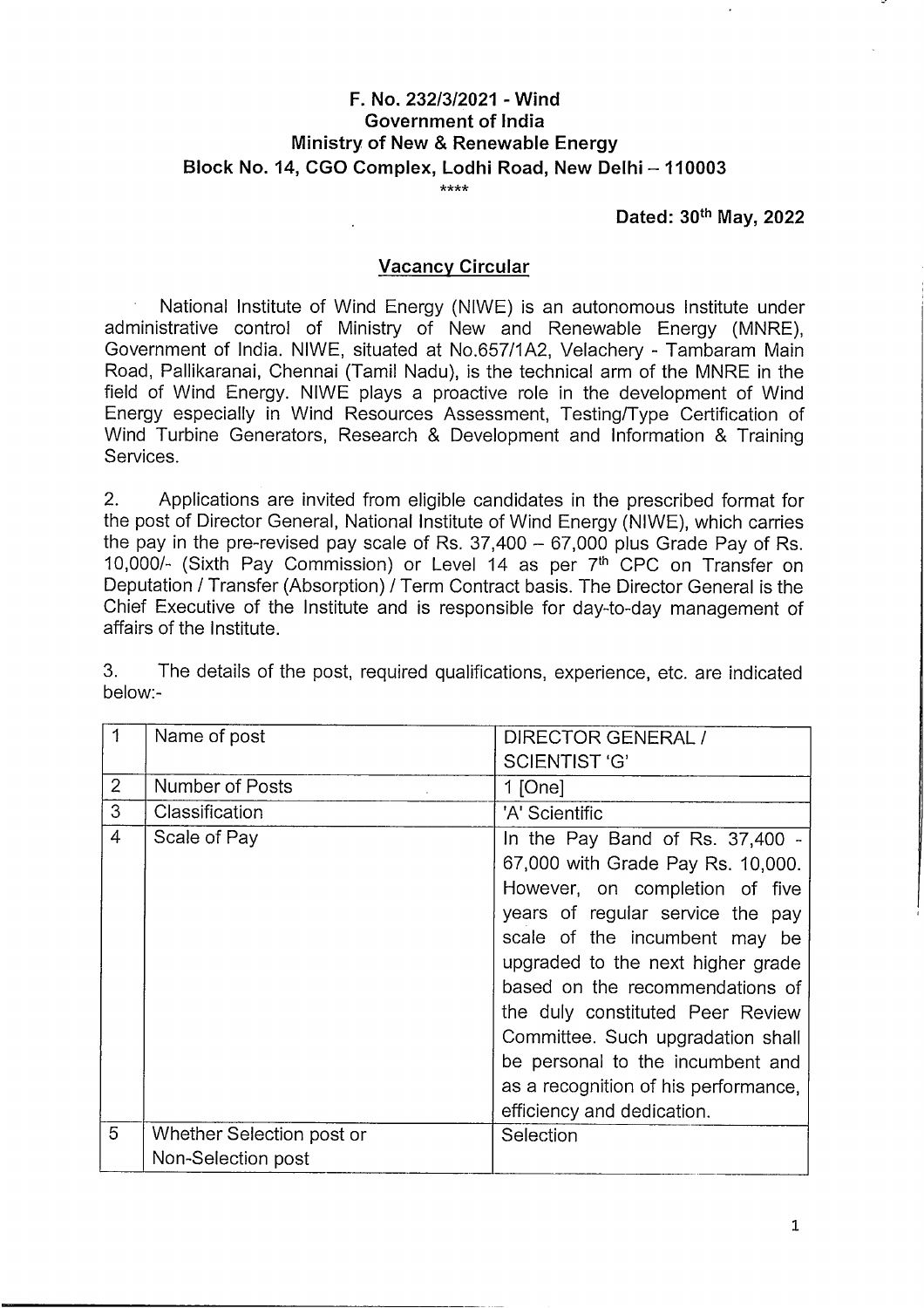| 6              | Maximum Age limit for                                   | 50 years relaxable by 3 years in                                    |
|----------------|---------------------------------------------------------|---------------------------------------------------------------------|
|                | applicants on the last date                             | case of meritorious candidates with                                 |
|                | for receipt of applications                             | demonstrable achievements and for                                   |
|                |                                                         | a further period of 3 years for                                     |
|                |                                                         | employees of NIWE (formerly C-                                      |
|                |                                                         | WET) and MNRE                                                       |
| $\overline{7}$ | Whether benefit of added years of                       | Not Applicable. NIWE (formerly C-                                   |
|                | service admissible under Rule 30 of the                 | WET)<br>being<br>Autonomous<br>an                                   |
|                | Central Civil Services (Pension) Rules,                 | Institution                                                         |
|                | 1972                                                    |                                                                     |
| 8              | Educational and other qualification                     | Qualifications                                                      |
|                | required for the direct recruitment /                   |                                                                     |
|                | deputation / transfers.                                 | A) Essential                                                        |
|                |                                                         | i) Master's Degree in Engineering /                                 |
|                |                                                         | Technology in relevant discipline.                                  |
|                |                                                         | ii) 15 years relevant experience in                                 |
|                |                                                         | Research,<br>Design<br>and                                          |
|                |                                                         | Development in wind<br>energy                                       |
|                |                                                         | systems<br>$\prime$<br>sub-systems                                  |
|                |                                                         | components / materials.                                             |
|                |                                                         |                                                                     |
|                |                                                         | B) Desirable                                                        |
|                |                                                         | (i) Doctorate in relevant discipline                                |
|                |                                                         | (ii) Demonstrable achievements in                                   |
|                |                                                         | Research,<br>Design<br>and                                          |
|                |                                                         | Development in wind<br>energy                                       |
|                |                                                         | systems / sub-systems                                               |
|                |                                                         | components / materials.                                             |
| 9              | Whether age and Educational                             | Yes, except age relaxation of 3                                     |
|                | Qualification prescribed for direct                     | years for employees<br>of NIWE                                      |
|                | recruitment will apply in the case of                   | (formerly C-WET) and MNRE as                                        |
|                | promotes                                                | given in SI. No. 6                                                  |
| 10             | Period of Probation, if any                             | One year for direct recruits                                        |
| 11             | Method of Recruitment whether by                        | Transfer on deputation / Transfer                                   |
|                | direct recruitment or by deputation /<br>transfer basis | (Absorption) / Term Contract                                        |
| 12             | Tenure of Appointment                                   | Period<br>of                                                        |
|                |                                                         | appointment<br>will<br>be<br>normally for a period of five years or |
|                |                                                         | till<br>the<br>superannuation,                                      |
|                |                                                         | age<br>whichever is earlier. The tenure,                            |
|                |                                                         | however can be extended further                                     |
|                |                                                         | for a period not beyond the date of                                 |
|                |                                                         |                                                                     |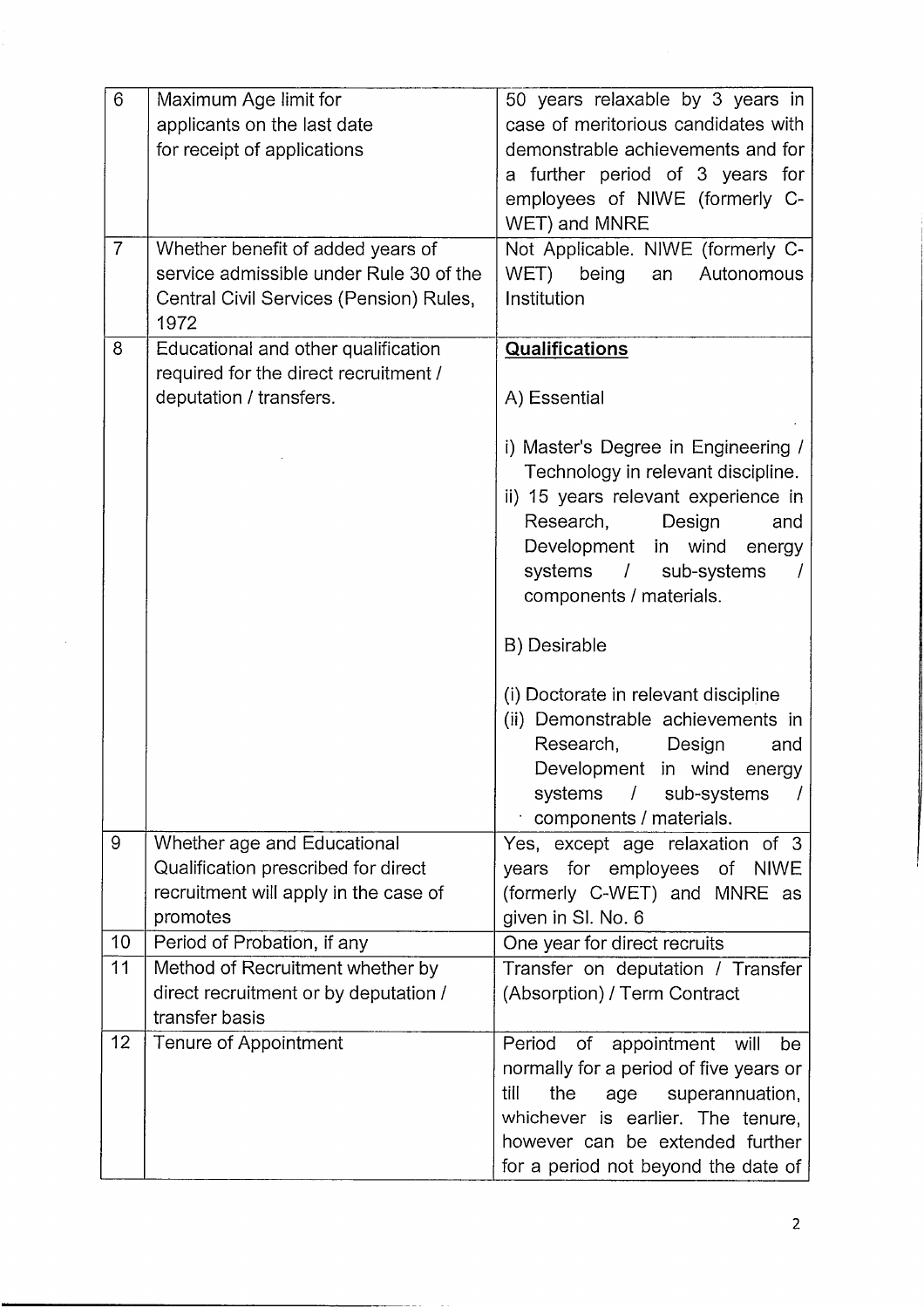|    |                                         | superannuation. The appointment                                           |
|----|-----------------------------------------|---------------------------------------------------------------------------|
|    |                                         | may, however, be terminated by                                            |
|    |                                         | either side on three months' notice                                       |
|    |                                         | or on payment of 3 months' salary                                         |
|    |                                         | in lieu thereof during the normal or                                      |
|    |                                         | extended period of tenure.                                                |
| 13 | Nature of Appointment                   | Contractual /<br>Transfer<br>$\Omega$                                     |
|    |                                         | Deputation $-$ cum $-$ absorption /                                       |
|    |                                         | contract / Immediate<br>Term                                              |
|    |                                         | absorption                                                                |
| 14 | In Case of recruitment by deputation /  | Persons holding analogous posts in                                        |
|    | transfer, grade from which deputation / | Central / State Govts. / PSUs /                                           |
|    | transfer to be made                     | Research Institution / Autonomous                                         |
|    |                                         | Bodies on regular basis or having 5                                       |
|    |                                         | years regular service in the pay                                          |
|    |                                         | scale of Rs. 16,400 - 20,000 in the                                       |
|    |                                         | Pay Band of Rs. 37,400 -67,000                                            |
|    |                                         | with Grade Pay Rs. 8,900 in the                                           |
|    |                                         | Central / State Govt. or equivalent                                       |
|    |                                         | IDA pattern pay Scale in PUSs and                                         |
|    |                                         |                                                                           |
|    |                                         | possessing<br>qualifications<br>and<br>experience prescribed in SI. No. 8 |

In case of application on Transfer on Deputation / Transfer (Absorption) basis, it should be forwarded through proper channel, with preceding five years' APARs and Certificate concerning vigilance clearance and related issues as at **Annexure <sup>1</sup>** (duly signed by the authorized officer), failing which the application shall be rejected at screening stage.

**Liability to serve in India and outside:** (1) Director General, NIWE (formerly C-WET) shall be liable to serve anywhere in India and outside. (2) DG, NIWE, if deputed shall be liable to serve in any other Ministry or Department of the Government of India or Corporations and Industrial Undertakings of the Government. (3) DG, NIWE shall be liable to undergo such training and be deputed for courses of instruction in India or abroad as the Government may decide from time to time. The DG, NIWE deputed for training or course, the duration of which is six months or more or deputed for training outside India or with private firms or factories in India, irrespective of the duration of the training, shall be liable to refund in full the cost of such training if for any reason during the training or within <sup>a</sup> period of three years after the completion of such training, he chooses to resign.

## **How to apply**

Applications on plain paper giving particulars in the format annexed, enclosing self-attested photocopies of documents in support of educational qualifications, age and experience etc., and the requisite certificate (as per Annexure 1), if applicable from the parent organisation along with authentic copies of APARs for preceding five years, in <sup>a</sup> sealed cover superscribed **"Application for the post of Director**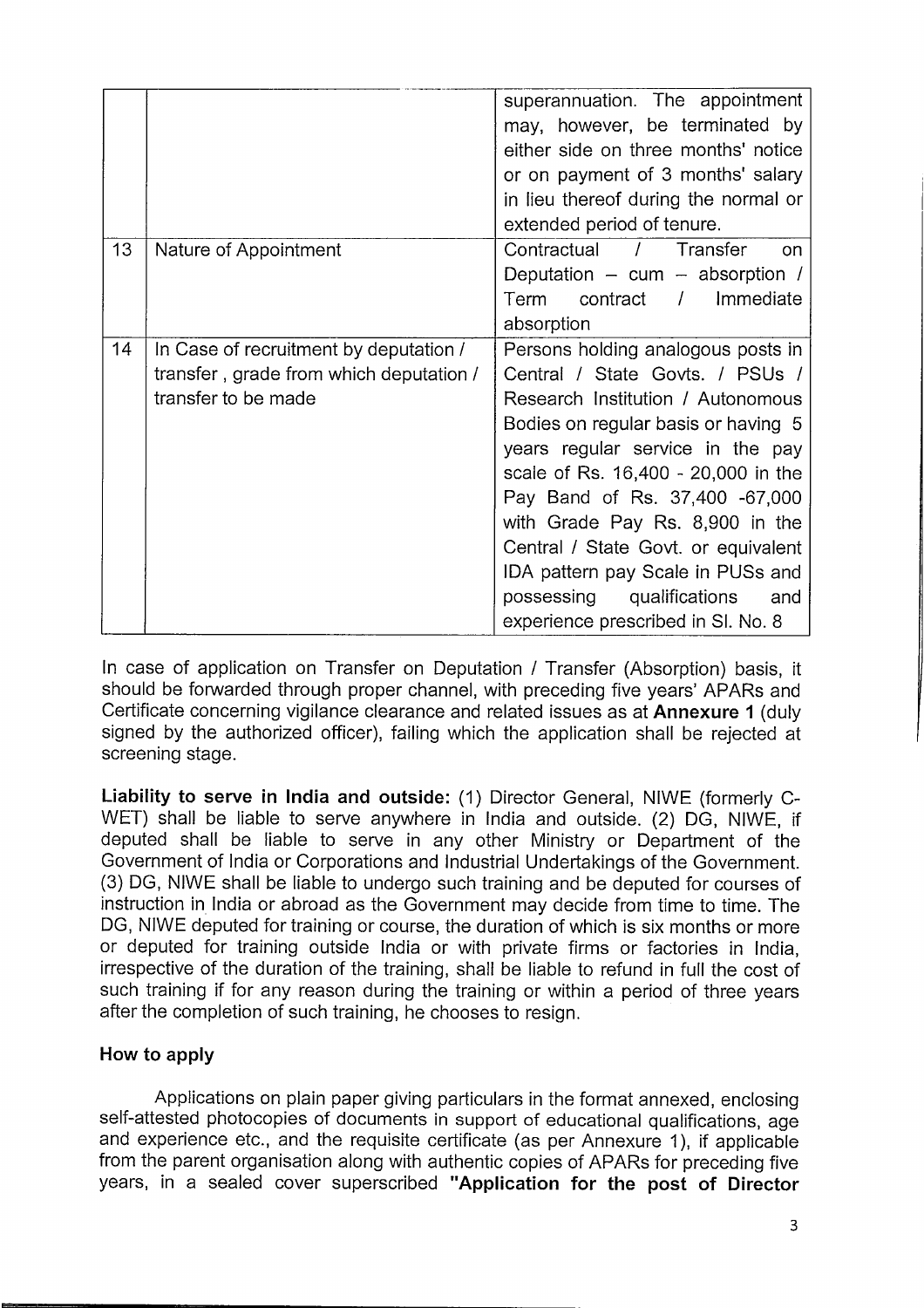**General, NIWE"** may be sent through proper channel, within 4 (Four) weeks from the date of publication of the advertisement in the Employment News to Dr. Rahul Rawat, Scientist - C, Ministry of New and Renewable Energy, Block No. - 14, CGO Complex, Lodhi Road, New Delhi - 110003.

For candidates residing in Assam, Meghalaya, Arunachal Pradesh, Mizoram, Manipur, Nagaland, Tripura, Sikkim, Lahaul & Spiti District and Pangi Sub-division of Chamba District of Himachal Pradesh, the Union Territories of Andaman & Nicobar Islands, Lakshadweep, Ladakh and Jammu & Kashmir and candidates residing abroad, the applications must reach by within <sup>6</sup> (Six) weeks from the date of publication of the advertisement in the Employment News.

?l4. **(Dr. Rahul Rawat)**

**Scientist-C Email: Rahul.mnre@gov.in Phone No. 011-24363402**

Copy to:

- i. The Technical Director (NIC), MNRE with <sup>a</sup> request for placing the same on MNRE website.
- ii. DGs, NIWE/NISE/NIBE
- iii. MDs, SECI/IREDA.
- iv. All Ministry/Department of Government of India / All PSUs.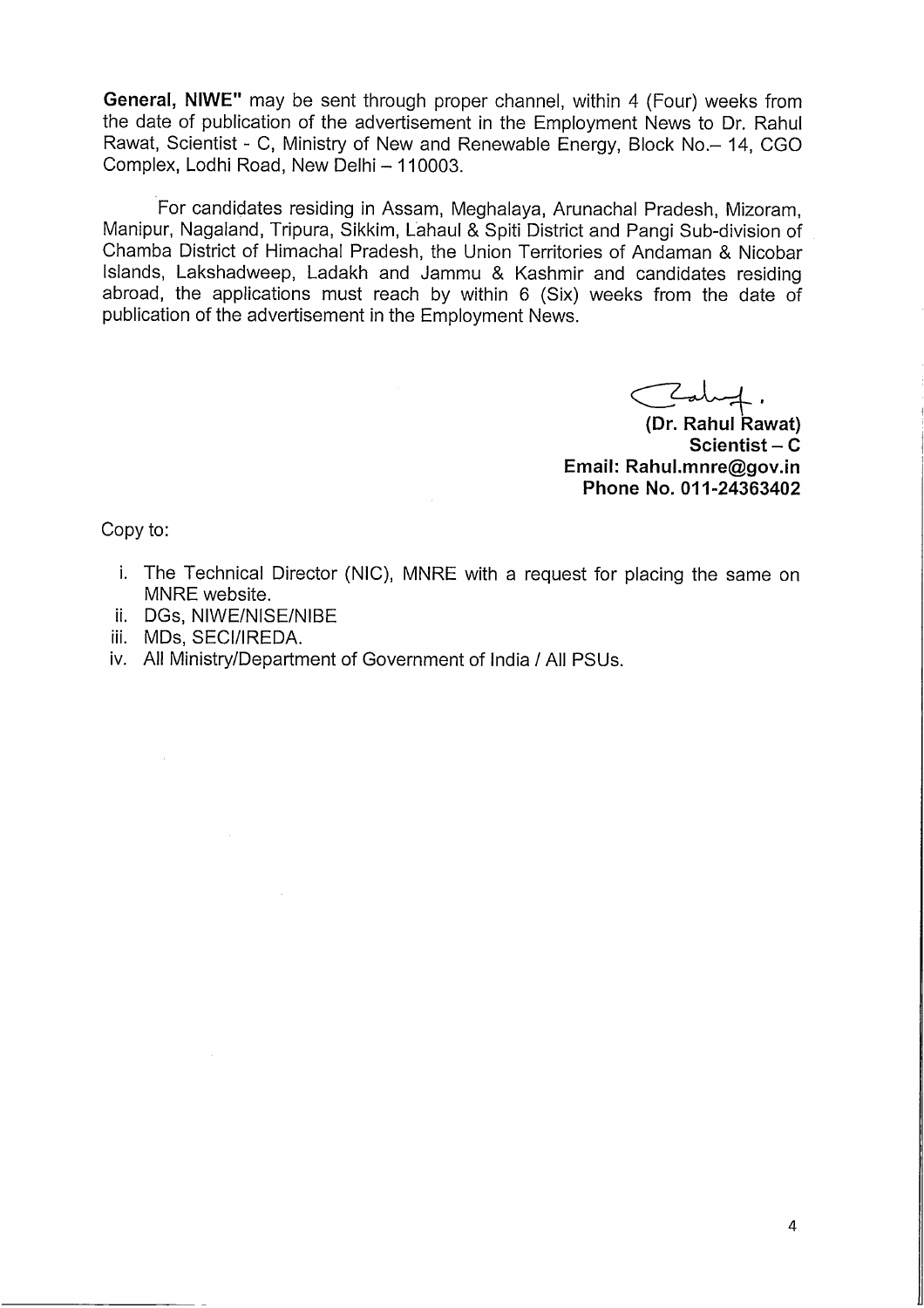# APPLICATION FORMAT FOR THE POST OF DIRECTOR GENERAL, NATIONAL INSTITUTE OF WIND ENERGY (NIWE), AN AUTONOMOUS INSTITUTION UNDER MNRE

## PARTICULARS OF THE APPLICANT

PASTE

LATEST PHOTOGRAPH

duly self-attested.

| 1.  | <b>Name in Block letters</b>                                                                         |  |  |  |
|-----|------------------------------------------------------------------------------------------------------|--|--|--|
| 2.  | <b>Father's Name</b>                                                                                 |  |  |  |
| 3.  | Date of birth (DD/MM/YYYY)                                                                           |  |  |  |
| 4.  | Age as on last date for submission of<br>application as per Advt. in Employment<br><b>News</b>       |  |  |  |
| 5.  | Gender (Male / Female / Others)                                                                      |  |  |  |
| 6.  | <b>Marital Status</b>                                                                                |  |  |  |
| 7.  | Address in full                                                                                      |  |  |  |
|     | i.<br>Permanent                                                                                      |  |  |  |
|     | ii.<br>Correspondence                                                                                |  |  |  |
|     | iii.<br>Telephone no. (s)<br>iv. Email                                                               |  |  |  |
| 8.  | Whether belongs to<br><b>SC/ST/OBC</b><br>$($ if<br>Yes, state the category)                         |  |  |  |
| 9.  | Name and address of the Ministry / office<br>/ organization / institution where posted<br>at present |  |  |  |
| 10. | Designation/Post held and nature of<br>employment (regular / deputation / ad-<br>hoc)                |  |  |  |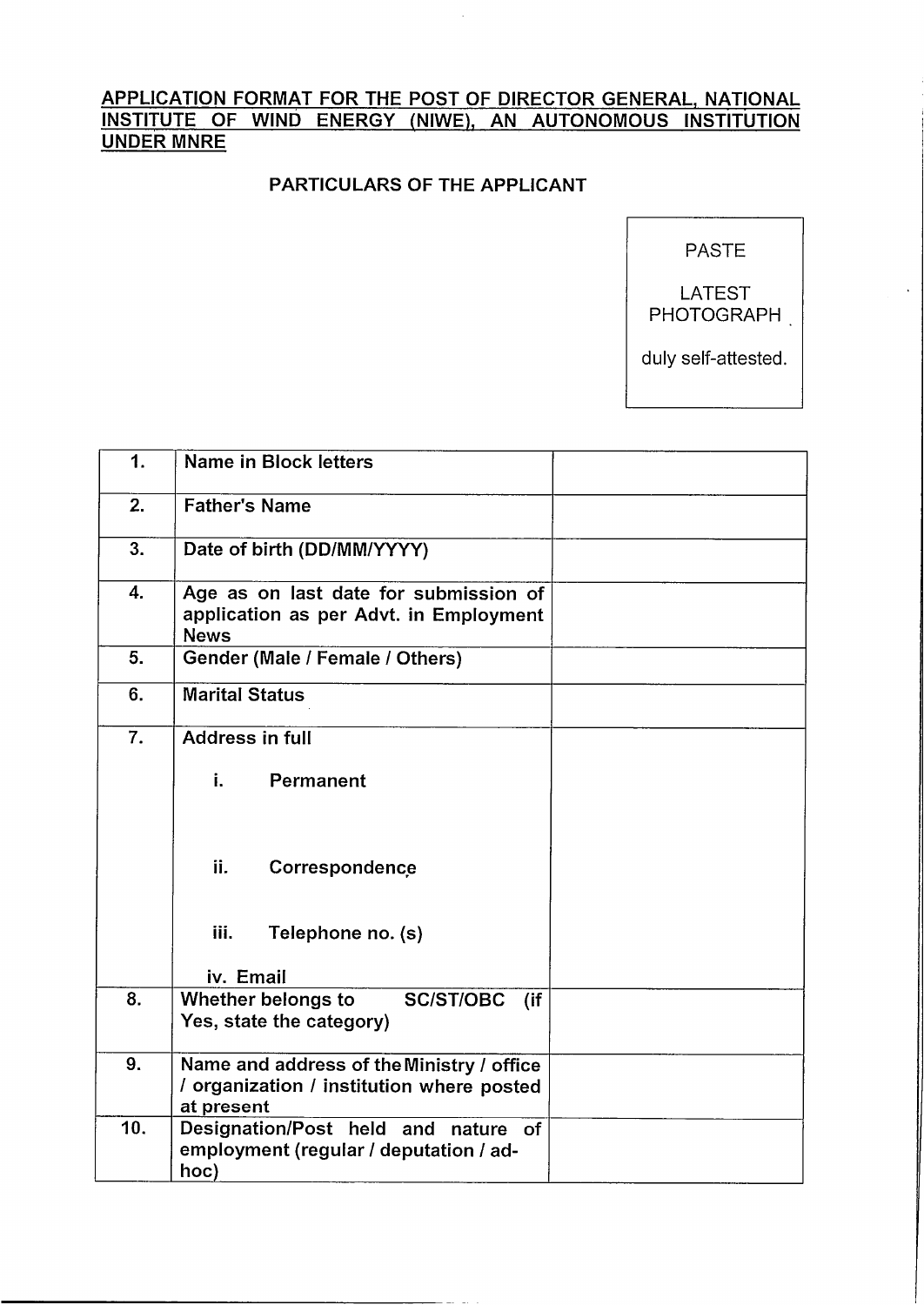| 11. | Pay in the Pay Band with Grade Pay /<br>Level as on date                                                                                             |  |
|-----|------------------------------------------------------------------------------------------------------------------------------------------------------|--|
| 12. | <b>Next date of increment</b>                                                                                                                        |  |
| 13. | Name of the parent organization, in case<br>posted at different office / organization<br>(application should be sent through<br>Parent organization) |  |
| 14. | Post with designation held on regular<br>basis in parent organization, with pay,<br>pay band and Grade Pay (or Level as per<br>7th CPC)              |  |
| 15. | Date from which the said post held on<br>regular basis in Parent organization                                                                        |  |

# 16. Educational Qualifications (from metric onwards)

| S.<br>No. | Examination<br>passed | Subject (s) | Name of<br>the Board /<br>University /<br><b>Institute</b> | Year of<br>Passing | <b>Marks / Division / CGPA</b><br>$(% \mathcal{L}^{\prime }\cap \mathcal{L}^{\prime })$ |      |                     |
|-----------|-----------------------|-------------|------------------------------------------------------------|--------------------|-----------------------------------------------------------------------------------------|------|---------------------|
|           |                       |             |                                                            |                    | <b>Marks</b>                                                                            | Div. | <b>CGPA</b><br>%age |
|           |                       |             |                                                            |                    |                                                                                         |      |                     |
|           |                       |             |                                                            |                    |                                                                                         |      |                     |

# 17. Work Experience (Details should be specific to the experience requirements detailed in the advertisement.

| SI.<br>No. | Name of the<br>Organization<br><b>Office</b> | Post<br>held | <b>Scale</b><br>of pay | Period |    | Nature of<br>Scientific/<br><b>Technical</b><br>Work / | for<br>leaving | Reason Permanent or<br>Temporary |
|------------|----------------------------------------------|--------------|------------------------|--------|----|--------------------------------------------------------|----------------|----------------------------------|
|            |                                              |              |                        | From   | To | Assignment<br>performed                                |                |                                  |
|            |                                              |              |                        |        |    |                                                        |                |                                  |
|            |                                              |              |                        |        |    |                                                        |                |                                  |

 $\bar{\mathcal{A}}$ 

# ]8., Area of specialization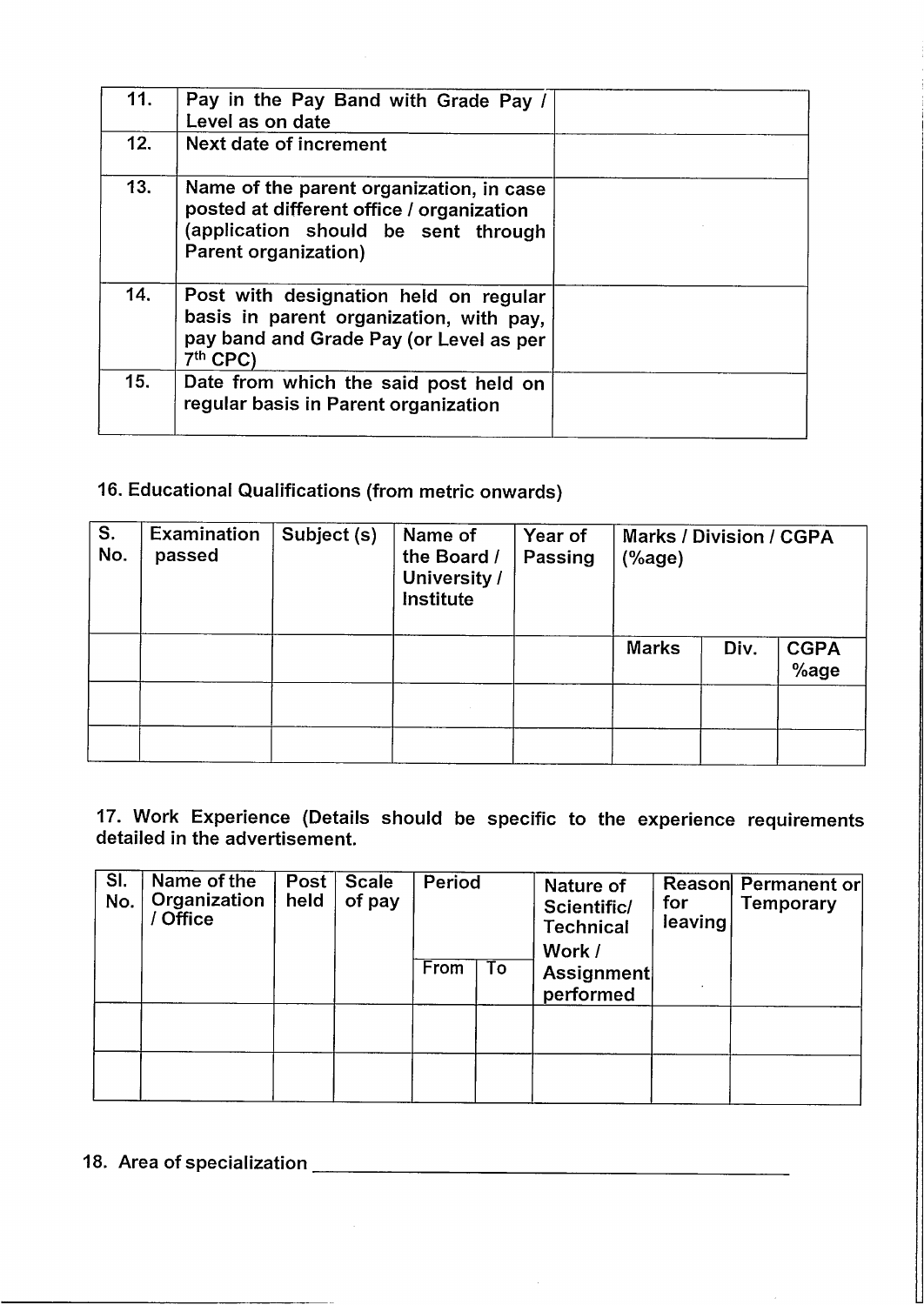(Attach Synopsis Lab Research work, System Engineering, Economic - Technical & Financial analysis of Scientific Projects and Programmes, Publications, patents, etc, if any).

#### **19. Special qualifications/ Publications or additional details if any**

I, do hereby declare that all the information given by me in the application form and its enclosures are true and complete to the best of my knowledge and belief and if any information given by me is found false at any time in future, it will render me ineligible for the post applied for. <sup>I</sup> also undertake that <sup>I</sup> shall abide by all the terms and conditions laid down in the Advertisement / Government rules / directions about placement on deputation in force from time to time.

Place:

**(Signature of candidate)**

Date:

### **Note:**

- 1. Please paste your recent passport size photograph on right hand top corner;
- 2. Please attach copies of documents in support of your educational qualification and experience/ proof of date of birth and Category (SC/ST/OBC).
- 3. The application should come through proper channel (parent office) along with the prescribed certificate **(Annexure-1)** duly signed by the Competent Authority and with concurrence of the present/parent office for immediate relieving in case of selection of deputation basis, as per rules in force from time to time, and with authenticated copy of APARs/ APAR grading for last five years. Advance copy of the application will not be entertained at all.
- 4. Incomplete applications or applications not in accordance with the Format / particulars or received after due date will not be entertained and summarily rejected. Any further communication in this regard will not be entertained.

\*\*\*\*